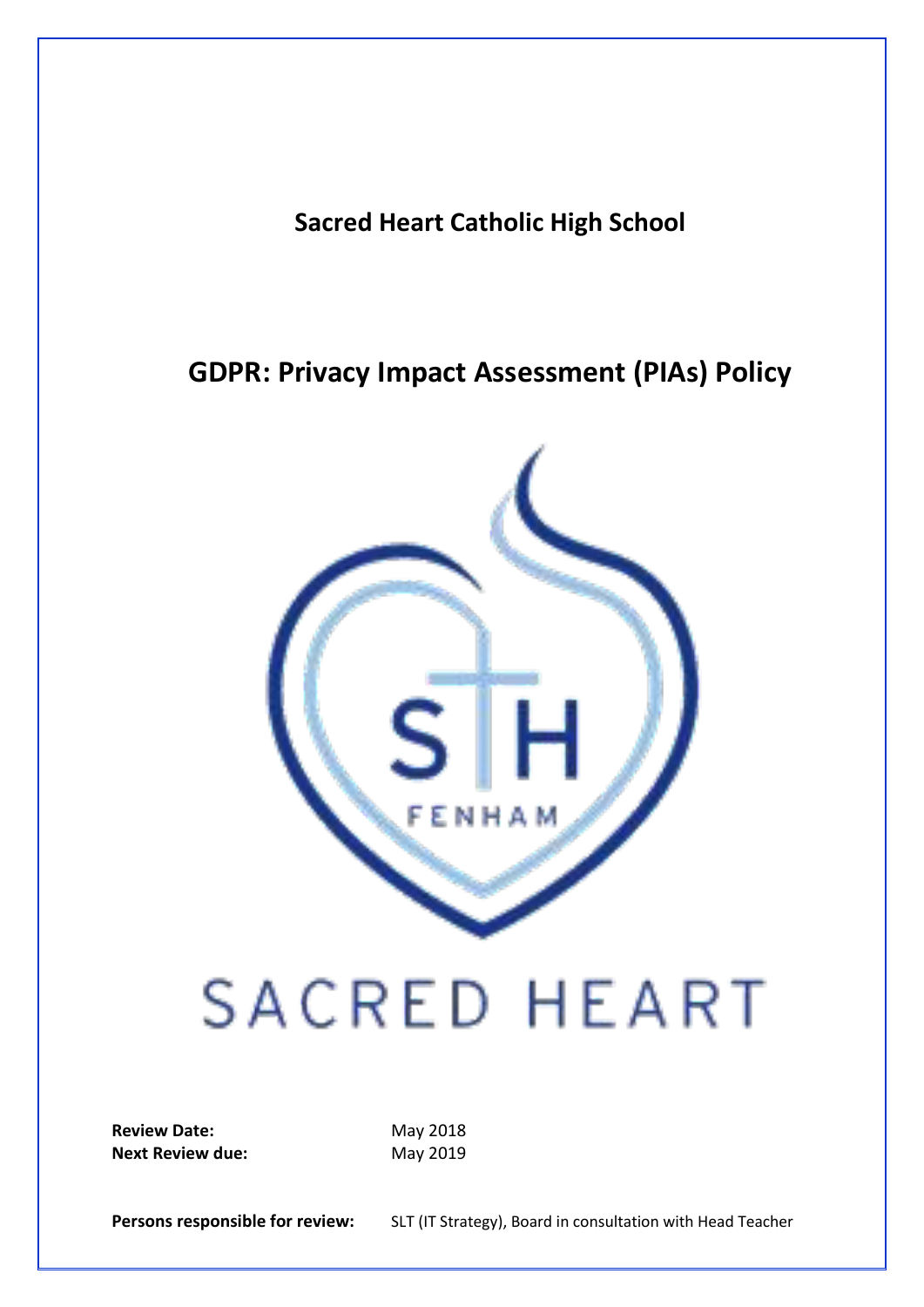# **Privacy Impact Assessment (PIAs) Policy**

Privacy Impact Assessments (PIA's) are an integral part of taking a privacy by design approach. PIA's are a tool that the school can use to identify and reduce the privacy risks of a project. A PIA can reduce the risk of harm to individuals through misuse of their personal information. It can also help the school design a more efficient and effective process for handling personal data.

You can integrate the core principals of the PIA process with your existing project and risk management policies. This will reduce the resources necessary to conduct the assessment and spreads awareness of privacy throughout the school.

An effective PIA will allow the school to identify and fix problems at an early stage and PIA's are an integral part of privacy by design. PIAs are often applied to new projects. However, a PIA can also be used if the school are planning changes to an existing process.

The school have a process and guidance on how they will approach PIAs.

## **Privacy Risk**

PIA's should assist the school in identifying privacy risk, which is the risk of harm through an intrusion into privacy. This is the risk of harm through use or misuse of personal information. Some ways that this risk can arise are through personal information being:

- Inaccurate, insufficient or out of date;
- Excessive or irrelevant;
- Kept for too long;
- Disclosed to those who the person it is about does not want to have it;
- Used in ways that are unacceptable to or unexpected by the person it is about; or
- Not kept securely.

The outcome of a PIA should be to minimise privacy risk. The school should develop an understanding of how it will approach the broad topics of privacy and privacy risk.

## **Benefits**

The benefits of a PIA are that allows individuals to be reassured that the school which uses their information have followed best practice. A project which has been subject to a PIA should be less privacy intrusive and therefore less likely to affect individuals in a negative way. A PIA should also improve transparency and make it easier for an individual to understand why their information is being used.

The school should also benefit from using PIA's. The process of conducting the assessment will improve how the school use information which impacts on individual privacy. This should in turn reduce the likelihood that the school will fail to meet its legal obligations.

Conducting and publishing a PIA will help the school build trust with the people using their services. The actions taken during and after the PIA process can improve the schools understanding of its stakeholders.

Consistent use of PIA's will increase the awareness of privacy and data protection within the school and ensure that all staff involved in designing projects think about privacy at the early stages.